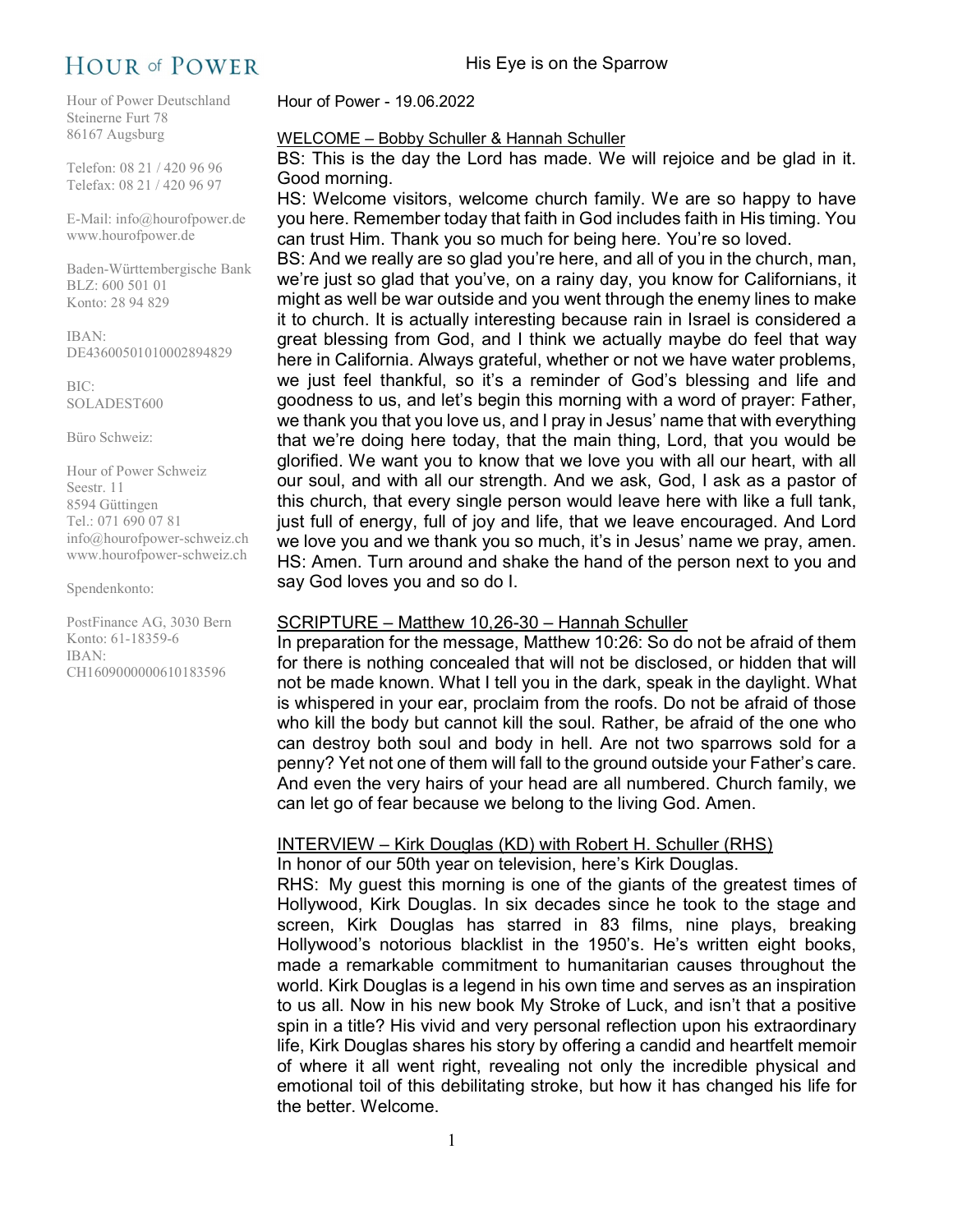KD: Thank you, thank you very much.

RHS: Most people say stroke is just a negative event, but you've turned it into a positive event. Why did you title the book My Stroke of Luck?

KD: You know, when you.. you see I was so self-centered. For a big part of my life, I would make one movie after another, thinking it's always of some fictional character. And when these things happened to me culminated in my stroke, it made me take some self inventory. And another thought, I think that my stroke me a better person. I learned how to deal with depression. So I began to think when you have a depression, think of other people. Try to help other people. It may not take away your depression, but it would relieve your depression. And so my book My Stroke of Luck made me a better person. I began to really believe in God. I began to think yes you've always prayed to God, sometimes the answer is no But God would help you. And I learned, Dr. Schuller, one prayer that I say every day: God, how do we find you? How do we know you? You are as close to us as breathing, yet you are farther than the farther most star. You are mysterious, and yet, as familiar as the rays of the sun. We try to find you, amen. And that prayer has helped me. So that's why my book is called My Stroke of Luck because I realized that anything that happens to you in life could be worse. Here I am, I have been invited to speak to you, so life is not so bad.

RHS: I've never imagined that Spartacus could become so spiritual. You are wonderful. I want to say to the people here: his honesty and his humility stands out beautifully. And you read about his faith in God, page 159: Medieval rabbi once explained prayer with a parable. When we pray, he said, we think we're changing God. Think of a man in a rowboat who's pulling himself to shore. Someone who doesn't know what's going on, it might appear that he's pulling the shore closer to himself. Similarly, when we pray, it may appear that we're trying to pull God closer to us, but we are really pulling ourselves close to God. Beautiful. KD: Yes.

RHS: And people are talking about you. They love you, Kirk Douglas. They respect you, Kirk Douglas, and they are very thankful to you for sharing openly the blossoming, blooming, beautiful faith in God. You've had it since a child, it's gone through phases, does for all of us, but it's never shone more beautifully than in this time, and you've never expressed it more beautifully in this book, and I thank you.

KD: Thank you. Thank you very much.

# DECLARATION – Bobby Schuller

Hold your hands out like this as a way of receiving from the Lord. We're going to say this together: I'm not what I do. I'm not what I have. I'm not what people say about me. I am the beloved of God. It's who I am. No one can take it from me. I don't have to worry, I don't have to hurry, I can trust my friend Jesus and share His love with the world. Thanks, you can be seated.

# Bobby talks about Kirk Douglas Segment

For those of you who are watching on television, you might have seen in our introduction a brief thing about Kirk Douglas, who was an interview guest on this program, and he passed away recently, and so we kind of did that to honor his life. Lived a long.. I think he was 103, so that's why that's there.

## MESSAGE – Bobby Schuller "His Eye is on the Sparrow"

Well today we're continuing our bird series. Yes! Yes! Birds! Birds are a big deal in the Bible, and trees are a big deal in the Bible, but I think I'm going to wait on the tree thing till next year because you can only take so many of a certain type of.. anyway. Okay, so today we're continuing on birds and we're going to talk about sparrows today, and that's apropos because we are doing our sparrows offer. Now I know that we.. it probably gets old how much we ask for money on television, and I feel a little embarrassed about that sometimes.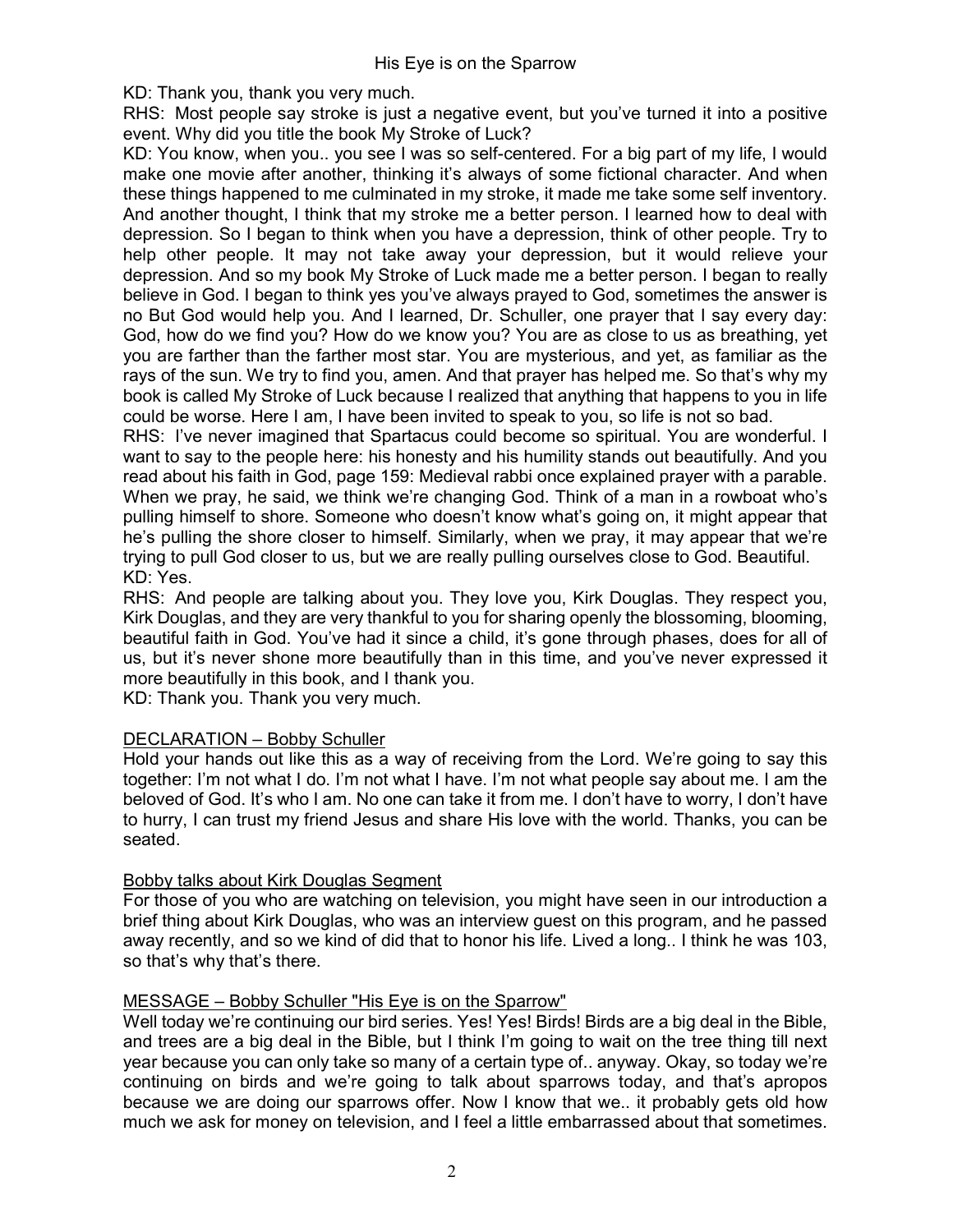The reason we ask for money is because TV is expensive, and we have to buy airtime, so we're like PBS or anything else. And one of the things we do with the Sparrows Club is we're actually just asking people to give \$20 a month if this show means something, if it's a meaningful thing. And what that helps us do is sort of know what money is coming in and what's not. Charities really struggle because they tend to have ebbs and flows, feast and famine, and ideally in an organization you sort of have a little bit more of a steady eddy flow. But no matter who you are, if you've given at all to this ministry, we're just very, very thankful for you. But anyway, if you're wondering why sparrows today and not some other days, it because we're launching Sparrows Club and that's exciting. So we love our sparrows. A sparrow is an important bird in the Bible. Its mentioned 40 times in the Old Testament, and it's almost always a symbol of God's love and protection for the innocent; for children; the elderly. People with special needs. People who maybe are struggling with an illness and they can't get out of the house as much as they'd like to. Jesus tells us on a regular basis that such is the kingdom of God. That in the kingdom of God, the last shall be first and the first shall be last. And He shows us that some of the most powerful people in the world can be the sparrow type person. In our world, in America, we're always looking for the next sort of Julius Caesar, Alexander the Great type figure, but God is always looking for what? His eye is on the what? (AUDIENCE RESPONDS: sparrow) It's on the sparrow. He's looking for the innocent, the little ones, the ones who are overlooked to do great things in His kingdom. And so we're going to talk about that today, that God loves the little sparrow. And for the Jewish audience in Jesus' day, this is a hyperlink to Psalm 84. In other words when they hear sparrow or swallow, they think of a very famous Psalm – Psalm 84, and you probably, if you like Matt Redman, and I know you do, then you know Psalm 84. So Jesus mentions the sparrow in the famous sending out of the 12 and the sending out of the 70, and I did this tangent last service; I swore I wouldn't do it again. I'm breaking my oath. There's a lot of debate about whether or not Jesus had 70 disciples or 72 disciples, and to me it is so clear that there are 70. Numbers are really, really important in the Bible. If it says a few or many, that's for a reason. If it says 70 or 12 or 10 or 7 or 6 or 3, that means something. It's important. First, why did Jesus choose 12, does anybody want to guess? Why are there 12 disciples and not 11 or 13? Twelve tribes of Israel! Exactly. You guys are good. Twelve tribes of Israel. Jesus is painting Himself as Abraham or Moses, so Moses to the 12 tribes – a leader of the 12 tribes of Israel. So why then would He pick 70 other disciples in that sort of outer circle? So 70 is an important number in the Bible, but after Noah, there are 70 nations and 70 languages which are represented. So it sort of means the whole world. When Moses goes on to the mountaintop, he pulls together 70 elders who are going to rule over the people. Later on when the Sanhedrin is put together, there are 70 judges that are put in place after Moses. And 70's just a very common number. Seventy names for God in the Bible, Jerusalem is mentioned 70 times in the Bible, there were 70 days in the Babylonian exile, Jacob had 70 family members that were with him when he went into Egypt. Why is all of this important? It's not. I just went on a tangent and I thought you'd find it interesting that there's 70, not 72, because it makes sense. It is important in the sense that Jesus is saying something about Himself. By picking 70, He's saying I'm going to the whole world. By picking 12, He's saying I'm going to Israel. And He is very much pitting Himself as Moses. This is really important. Jesus didn't just come to save us from our sins, and He did. He also came to make disciples. He wants to save us from our sins today from the destruction of sin that happens in our life today. He wants us to see that living a Jesus kind of life is the most joyful, peaceful amazing life you can live, and that's a promise to you. Remember what He says: anyone who hears these words of mine is like someone who built their house on the rock. Anyone who hears these words of mine and puts them into practice. And anyone who hears these words of mine and does not put them into practice is like someone who built their house on the sand. Jesus actually wants us to become like Him and do what He said to do, not just for moralistic reasons but because He loves us, because its wisdom.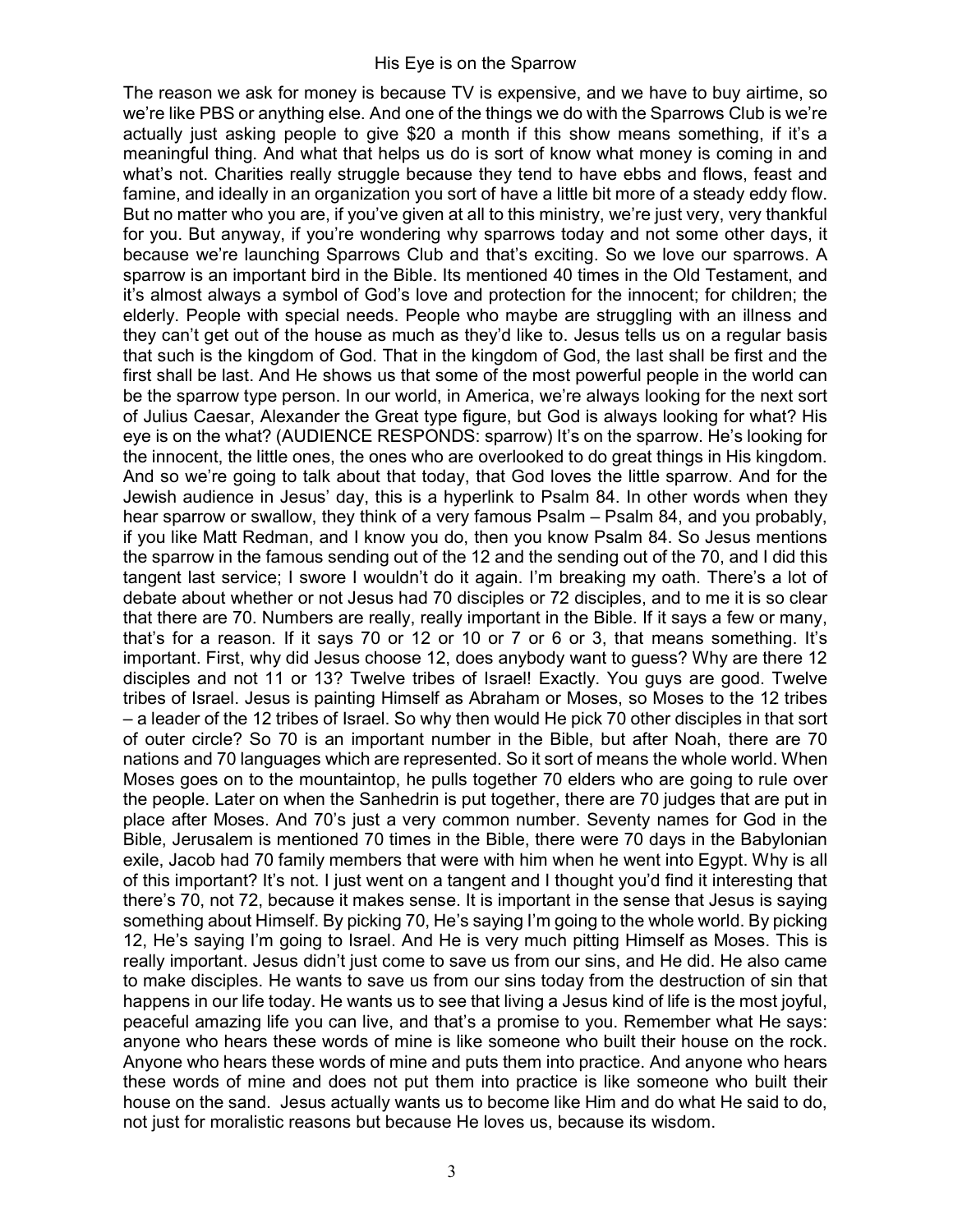Because it'll bless our lives. Okay, I'm losing everybody. Numbers, discipleship, tell a story for goodness sake. All right. I'll tell you a story. Jesus pulls together His 12 disciples, and who can remember their ages? They were what? Teenagers. They were kids. Jesus was about 33 to 35 so He'd be a little younger than I am – I'm 38. I think I'm 38. Yes, 38. And He was maybe 33 to 35. It would be like if I brought up the youth group, the junior high and high schoolers, and I brought them up here and I said kids guess what, I'm sending you out like sheep among wolves. You're going to go two by two and you're going to go raise the dead and cast out demons. This is what it was like for Jesus' disciples, who were probably between the ages of 14 and 25, in that range, so maybe early college, or late college. Anyway. And as a disciple, they have signed up to become like the rabbi. They're supposed to look like Him, talk like Him, think like Him, do what He does, mimic Him, tell His jokes. If He was left-handed, they'd have to write left-handed. When they walk behind them, they literally try and put their feet in His footsteps because their goal is to take on His yoke, which means to take on His interpretation and become just like Him. And now they've been with Him for awhile, they're learning His lessons, there's teaching, they're memorizing things, they're getting His lunch, they're spending time with Him. But now He's like okay it's time to level up, guys. You're going to do something scary that's going to show you how awesome God in your life is. He's looking at sparrows and showing them that they're about to become lions or eagles or something powerful. Now remember, these kids, I had a church history professor who said the average person in their lifetime before the industrial revolution pretty much everywhere, never left about 14 miles from the place they were born in their whole lives. Isn't that amazing? I mean think about that. And now Jesus is telling them like you're going to be going to all these places, and you're going to be in dangerous situations, and you're probably going to get beat up a little bit. And this is what happens, okay? Now before I keep going, I want to walk about smicha again. And I was talking to Hannah about this last night in bed, because I go over my sermon in bed. We're in our PJ's and we're thinking about the next day. And I decided I'm not going to talk about smicha because last time that put everyone to sleep. But then I did it this morning and it went over pretty good and so we're gonna do it again. I want you to learn what smicha is because it's such an important part of the New Testament, and it informs what we're about to read. Okay. In Jesus' day, there are two types of rabbis. Ninety-nine percent of rabbis are called teachers of the law, or Torah teachers, all right? Everybody listening? So almost every type of rabbi is called a what? (AUDIENCE RESPONDS – Torah) Torah teacher, good, yes! Yes! Every once in awhile there would be a special kind of rabbi that had smicha. Everybody say smicha. (AUDIENCE RESPONDS – Smicha) Got to get it.. smicha. Unless you're German, it's hard to do. Smicha. Reinhold. Smicha. It's the same thing. All right. Smicha – today it means ordination. It's kind of like leaning or the laying on of hands, but the short version is essentially this that there are some rabbis with smicha, and those rabbis are different than the Torah teachers or the teachers of the law. They have effectively two things that makes them different. Yes, they're Torah teachers, but on one hand they actually perform miracles. Now there are rabbis the 500 years before Jesus that performed miracles; that heal the sick that cast out demons. Did you know that? I was surprised to learn that, actually, in seminary. That every once in awhile you'd have a John the Baptist type person. John the Baptist had smicha, and probably performed miracles, in a way. He was considered a prophet like Elijah, would do these amazing things. And that was smicha. So on one hand its effectively miracle working power, okay? The other thing that it is is the ability to bind and loose. So binding and loosing in a Jewish context means that you can make moral claims about society with moral problems that are not directly tackled by scripture. One example would be cocaine or heroin. Heroin is not mentioned in the Bible, right? But if you came to me and said as a Christian, can I do heroin? I could say based on the Bible, loosely based on the Bible texts about caring for yourself and loving your neighbor, or texts about not getting drunk and things like this, I could say with authority, no, you can't do heroin. That's a sin, right?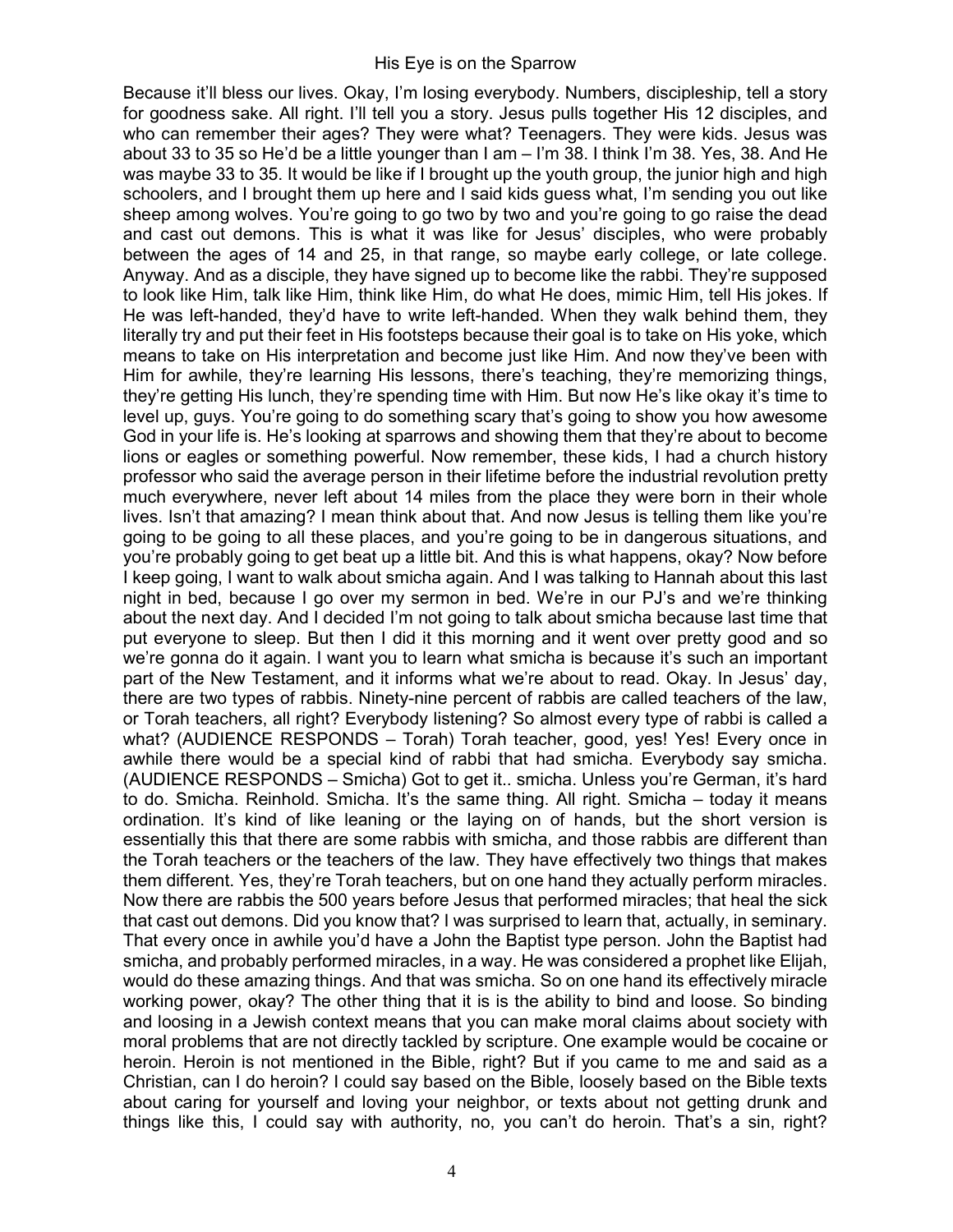Probably everybody in this room would agree that that would be an appropriate thing to do. But what I would effectively be doing as a minister would be binding and loosing – making a new rule that solves a moral problem for today. This is what Jesus is doing when He says you have heard that it was said, yada, yada, yada, but I say, right? The word for smicha that we see in the gospels is the word authority. This is really important because this word appears a lot in the gospels. Every time you see this word "authority" in the gospels, think smicha. Where did you get your smicha, right? By what smicha are you doing this? And this is so important. Remember what they say about Jesus? He didn't teach like the Torah teachers taught, but He taught as one having (AUDIENCE – smicha) smicha. And by the way, I think, this is Bobby talking now, that for the first century Jewish mind, it wasn't just the miracles that made people think Jesus was the Messiah, it was His teaching. It was His wisdom. There was something that would shake in the bones of people when they heard Jesus speak that at the very least they would say He is a prophet. Like at the end of the Sermon the Mount, it just says that the people marveled at His teaching. It's almost like when He was done, people who love education, love studying, love the word of God, love reading, when He finished speaking, they were all just utterly at awe with what He said, because He taught with someone who had authority. Okay, this is important because in Matthew chapter 10 and Luke 9 and 10, which mirrors this story, Jesus says to His disciples: I am giving you authority. What is He giving them? (AUDIENCE – smicha) He's giving them the power to bind and loose, and He's giving them miracle working power. Okay? In a Jewish context. And He's saying to these teenagers, I want you to go to these different cities and places, and you're not going to bring anything with you. Like just bring what you're wearing. Don't bring any gold, like a purse or anything, don't bring a sword, don't bring a bunch of extra stuff. And you want to find a home of peace, or a person of peace, depending which text you're reading. You want to find a place that you can sort of stay in, and while you're in that town, I want you to proclaim the coming of the kingdom of God, and I want you to heal the sick and raise the dead and cleanse the lepers and cast out demons. And then as I read the story, I sort of feel like these kids are all standing there and they're looking at the rabbi Jesus, whom they love and they're never supposed to really leave Him, and they're like are you coming? They're nervous, they're feeling worried, they're like is God really going to help us? Jesus says to them no student is above his teacher; no servant is above his or her master, it's enough to become like the teacher. It's enough to be like the rabbi. In other words, He's saying remember as my disciple, you're supposed to do what I do. You're supposed to be like me. You're supposed to go where I would go. That's a message to us, by the way. That God has called us to do great things. And in John, it'll even say greater things. Okay. So they're a little nervous. And this reminds me, by the way, of stories I've heard of people in ministry. Hannah and I used to go on missionary trips with an organization called Teen Mania. And they had this program of interns, most of them were like young college students: 18/19 years old, and they would be committing maybe a year, two years of their life, I don't remember all the details, but as a part of their training, they would send these kids out somewhere in Dallas, and they would go out with nothing for days, and they would bring a cross with them, and they would just rely on the kindness of people to give them meals and water and shelter. And at the time, that sounded utterly crazy to me. Today, I've heard enough stories to know that, I don't know, there was probably something really good about that. And when you met these kids later, at the time they were older than I was, but when you met these 18/19 year olds, the miracle stories and the power and the testimonies you heard were profound. We could all think of ways in which God provides for people in ministry. I remember there was this guy Keith Wheeler who also carries a cross around, and one time he told us this story, and I'm going to get it wrong, but he was like super thirsty, he was in the middle of a desert, and he was like I want a Cactus Cooler. And like 30 minutes later, a guy at a stop sign was like 'hey, I got a Cactus Cooler, do you want one?' He said yes.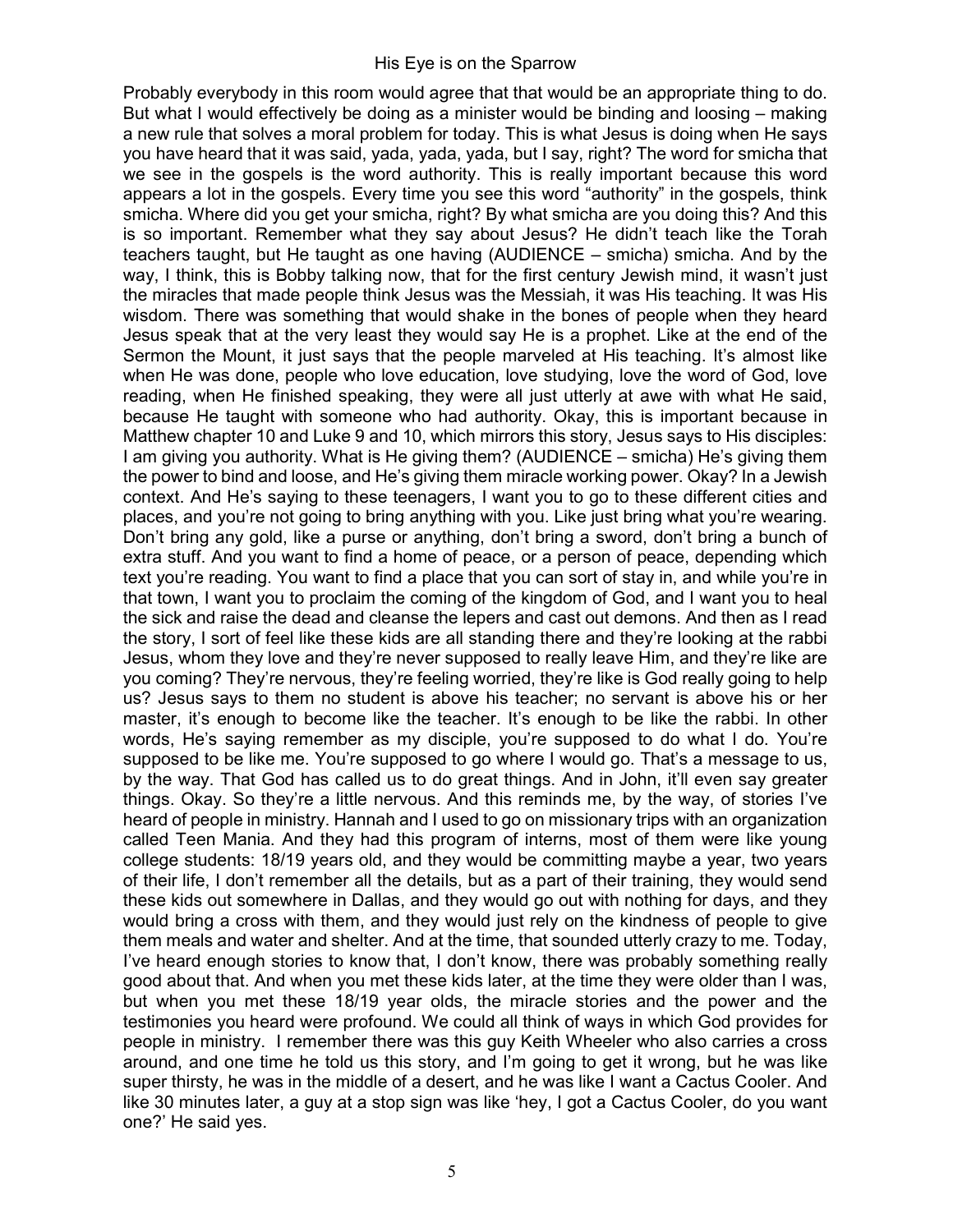There was another time, I remember my grandma Persley and her family, she talks about how when she was a kid during the Great Depression in the 1930's, her father was a minister and they didn't have a salary. They relied a hundred percent on people in their congregation giving a portion of their food. And so whatever would show up on the door in the morning, would be whatever it was that they were going to eat. And if there was nothing there, they wouldn't eat anything, or they would have to sort it out. So it would be bread, or whatever, rice and things. And I remember she talks about how she was like maybe, I don't remember, eight or nine or something, and she said to her family 'I want bananas.' Now you may not know this, but bananas don't grow well in the Ozarks of Missouri. It's not likely to get bananas, and she just said 'I want bananas.' And she said her brothers and sisters, they just teased her like crazy over that. That it's so silly that she wanted a banana, or if she prayed for a banana or something like that. And the next morning a sack of bananas showed up on the door and they have no idea who it was from. This is a His eye is on the sparrow kind of story. There's something about the innocent, the children, those who seem forgotten or overlooked. That God just loves to do something special for them. Okay. So Jesus is telling them, you're going to go out and you're not going to bring anything with you, and He actually says I'm sending.. you can tell they're worried in the story, and He says to them I'm sending you like sheep among wolves! And they're like thrills, okay. He's saying you're going to get beat up, there are going to be some people that reject you, and some places you're going to be imprisoned, and other places you're going to be brought into a courthouse. But when that happens, don't worry, I'm going to send my Holy Spirit to give you the words that you need to say. And when I hear this, 'I'm sending you like sheep among wolves,' it makes me think of this movie Lambert the Sheepish Lion. Do you remember that? Our kids, they love to watch these old Disney propaganda films, and that's exactly what they are. Disney was putting out in the 1940's propaganda films, where you have like Hitler and Mussolini marching along, and then an eagle, bald eagle comes along and beats him up or something. It's these kind of films. Well one of them was this movie called, a little bit after that era, I think, called Lambert the Sheepish Lion. And it goes like this. In Lambert the Sheepish Lion, there's a stork who delivers lambs, little babies to the sheep mothers, the ewes. And he flies down and he's got this like little pillowcase that's like full of little babies, and he says to those little lambs, go to your mothers. Go pick a lamb or go pick a sheep and whichever one you like, that's your mother. So you have this like sheep that's in the front that's all excited, she wants to be a mother, and all of the little lambs bounce past her, and she's all alone. And so she has a little tear in her eye because she doesn't get to be a mother. She goes and kind of puts her head down with a little single tear. But then you see inside that storks pillowcase thing, a little yellow ball, and as it unrolls, it's a little baby lion cub. And he's looking around, kind of dopey, and he pounces along to this ewe sheep that nobody picked, this mother, and instantly they bond. And the stork tries to take the little baby lion back because he got the order wrong, and then the ewe chases him away. Anyway, Lambert then grows up and as Lambert is growing up, he is the loser of the group. Everybody makes fun of him, he's super cowardly and embarrassed, he can't baaa right, he's not good at charging, and as the story goes on, he turns into this like gigantic muscular long-toothed scary lion with a sheepish grin, they say. And all the sheep, they love to tease him and bug him, and he's just this cowardly lion. Well in the story comes along a wolf who attacks the flock, and they all scatter, and he goes after Lambert's mom, and she's on the edge of a cliff and there's this thing where the wolf is like nudging closer and closer to his mom, and she's going "Lambert! Lambert!" And he's looking for someone to help because he's a coward. He doesn't think he can do anything. He's like help my mom! Someone help my mom! And then she goes "Lambert!" and the narrator says then all of a sudden something in Lambert snapped! And he just, you know, his eyes do the weird twirl like thing, and he goes (ROARS) this giant thing, and the wolf runs away and he realizes he's a lion. Okay. You guys know one, right? (SINGS – Lambert, the sheepish lion). Okay we're going.. move on.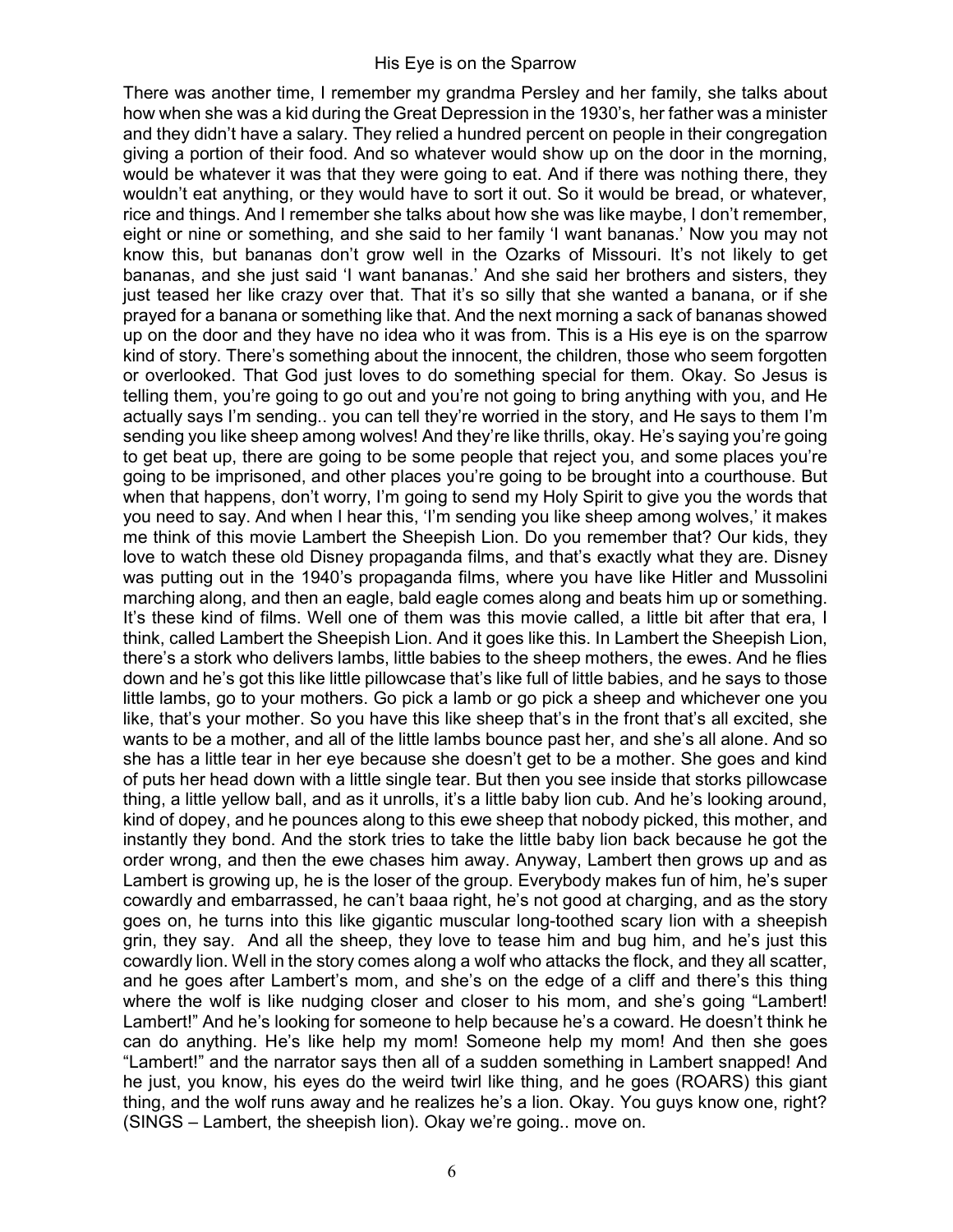I think Jesus in this story is effectively helping His disciples see what they've been given! That they are not sheep among wolves. That there is something really special inside of them. And there's something about life that when we go through really difficult, really scary, high pressure situations, sometimes it destroys us, or sometimes it brings out the lion that has been sleeping within us. And that is what Jesus wants these kids to see that His plan for them is bigger than just being moral teachers. He's looking for world changers, people that are going to do miracles that are going to change the whole face of the Roman Empire, and all of history. And they will! He's looking at the future of the world. He's looking at the 12 apostles, but they're just kids. And so what happens when they go out. When they come back, they're just like amazed. And they're coming back with bumps and bruises and black eyes and busted ribs and cut lips, but they're fine. Jesus says to them don't be afraid of those who can destroy the body but not the soul. Be afraid of the one who can destroy the body AND the soul, right? God's on your side. And so before He sends them out, one – I think the sheep among wolves is Him effectively saying that you're going to see what you have. But two – in comforting them, He says to them, don't worry. Don't worry, you're going to be okay. Maybe you need to hear this today. Don't worry. There is not one sparrow that falls without falling in the care of the Father. He sees it all. He knows the numbers of hair on your head, no matter who you are. Some of you have more than others. More hair.. Hannah told me not to make a bald joke and I did it anyway. I'm sorry, Hannah. You're right. No, but really, God knows. The point of saying He knows the number of hairs on your head, that not even a sparrow falls, is that we think God doesn't care about the little things that are bugging us in our life. He does. He cares a lot. He knows a lot about even stuff that we think is stupid, like how many hairs there are on my head. This is a link, by the way, to Psalm 84. So when He says the sparrow or the swallow, every Jew is going to be thinking of the very famous hymn Psalm 84 – about God's protection for the innocent. "How lovely is your dwelling place, Lord Almighty. My soul yearns, my soul faints for the courts of the Lord. My heart and my flesh cry out for the living God. Even the sparrow" even the what? (AUDIENCE – sparrow) that's it. "Even the sparrow has found a home and the swallow a nest for herself where she may have her young, a place near your altar. Lord Almighty, my king and my God, blessed are those who dwell in your house. They are ever praising you." Later, the psalmist will say "better is one day in the house of the Lord than a thousand elsewhere. I would rather be a door keeper in the house of my God than dwell in the tents of the wicked." So I think what the psalmist is describing, it's almost like he's in the temple, or she's in the temple, and looking up, and they see like a little bird up in the rafters. This is an actual picture of a bird nest in like top of a church. It's kind of too hard to reach. And I think this is what the psalmist is seeing that there's a nest or something with a little sparrow in it, and it's in the holiest place, most special place in the whole world. It's in God's temple, and its left untouched, its left alone, safe and protected. And the psalmist is almost saying like God, this is how you care for every little creature, even the little sparrows that peck at the crumbs around our feet. Sparrows that really aren't worth much to trade. You can't eat much. I mean you'd take a lot of sparrows to get a sparrow meal, wouldn't it. You'd probably get some sparrow popcorn meat but you'd need like at least 20 sparrows but they're so cute, aren't they? That those little innocent cute sparrows. God loves the sparrow. God loves the innocent ones, and He will care for you. And Jesus says to them, whatever you're going through, don't worry, have faith – God will take care of you, whatever you're going through. Towards the end of the gospels, Jesus points out, He says you remember that time where I sent you out and I told you don't bring a sword, don't bring any extra stuff, don't bring extra clothes, don't bring anything and they're like yes, Lord! We remember and we had all this power and it was great. And He said now, bring a sword. Bring some stuff. Bring some money. What's the change? What do we learn from that?